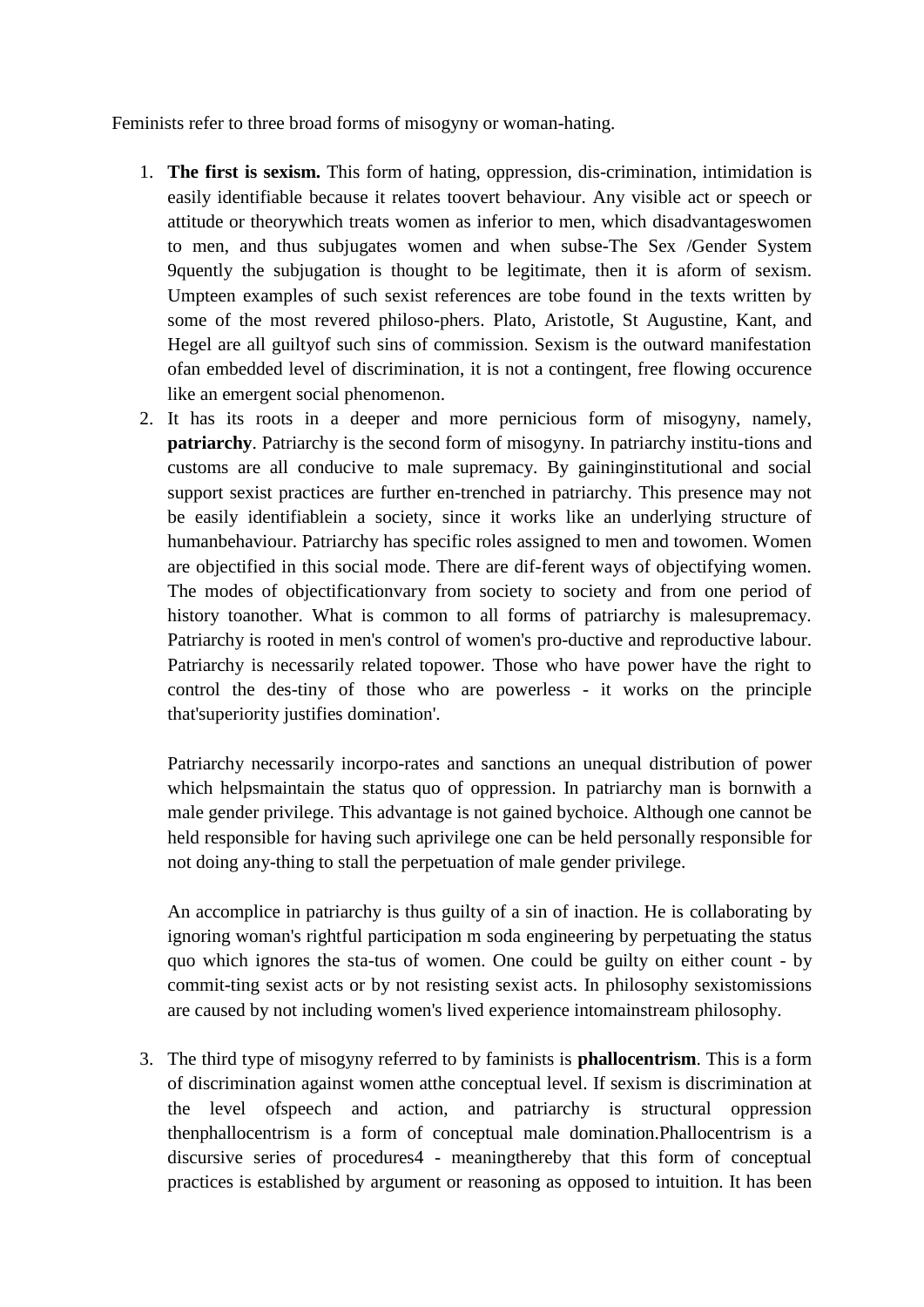arguedthat there is a sex/gender transcendent human essence - an essence which is sex/gender neutral. By developing and expressing thisessence men and women can achieve dignity, freedom and equality.They can also overcome all forms of difference and discrimination.

According to this view the liberatory aim should be to collapse themasculine-feminine identity into a human identity. The idea beingthat sexual oppression is bound to continue unless the body is tran-scended or displaced as the centre of female identity,5 whichmeans that human essence is bestowed in the realm of conscious-ness away and apart from the body. It has been argued that iffemale essence is located beyond her productive and reproductiveidentity then male control over woman's productive tfld reproduc-tive labour will fail to constrain or inhibit her human excellencewhich belongs to an entirely separate plane. Feminists identify amale manoeuvre implicit in this tripartite classification of man/woman and human. Allegedly the category human is just as genderbiased as the categories of male and female.To begin with the gender identity of man and woman is charac-terized by the following binaries: rational/emotional, abstract/con-crete, assertive/submissive agentic/indecisive where the first termof each set characterizes man. The binaries are culture specific.What needs to be noted is not the actual content of the binariesbut their structure.

In each culture the male gender features havegreater value than the female gender features. Feminists who arecritical of the man, woman, human triparite division identify someform of phallocentrism in such a categorization. The phallocentriccharge is that the masculinity which characterizes 'human' goesunrecognized. On closer examination it transpires that humanessence is nothing other than the universalization of particularThe Sex/Gender System11features of masculinity as if they were genuinely representative ofboth the sexes.6\ristotle refers to man as a rational animal. Reason for him is amonolithic category which excludes emotion and context and byimplication woman's 'lived' experience. Aristotle refers to womanas 'deformed man'. This is because by definition women, childrenand slaves are disqualified from the same kind of reason and virtuesavailable to men. Phallocentrism stakes its claim to rationality andtruth only by forgetting or constantly repressing its own rhetoricalcharacter. In other words phallocentrism's claim of being discur-sive is a disguise, in actuality it is rooted in rhetoric, which meansit is presented in a language designed to impress or persuade withan implication of insincerity and exaggeration. Phallocentrism re-fuses to acknowledge its relation to power, it pretends that its truthhas an absolute validity independent of the metaphoric and powerstrategies that bring it into being and perpetuate its existence.In a phallocentric conceptual scheme woman is always rel-egated to a subordinate position. She is required to gain equalityby transcending her female identity, that is, by ignoring her livedexperience as a woman. For her this is only possible through aneutral existence. The aim of excellence set before her in this con-ceptual scheme is that of becoming more 'human'. There is a hid-den^manoeuvre in this prescription of asking men and womeii toconverge in a neutrarhuman ideal sineFtKe concept human js notjiboye jender bias